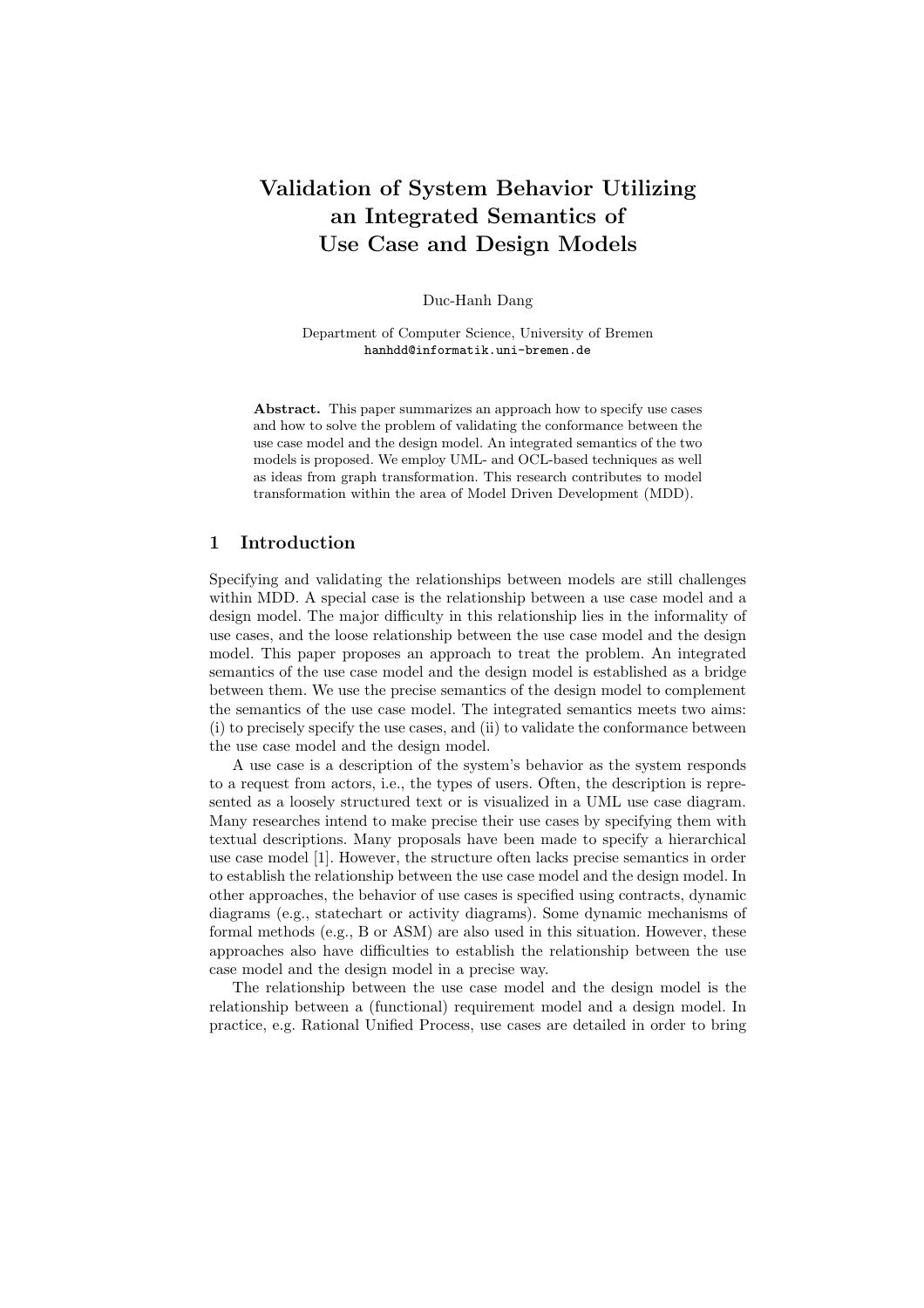# 2 Duc-Hanh Dang

out the analysis model. Then the design model refines the analysis model. By doing so, the design model refines the use case model in an informal way. The problem is how we validate the conformance between the use case model and the design model. This problem is directly related to: (1) specifying use cases, (2) validating the design model, and (3) building refinements of models. An advanced approach to the problem (2) is that the design model is specified as an executable model. Then test cases can be used to validate the executable model. However, the approach does not consider the relationship between the use case model and the design model. For problem (3), many methods (e.g., B or Z) can be used to formalize the refinement. Some proposals have been made to formalize the refinement between the analysis model and the design model [2, 3]. Some researches consider the refinement of UML models [4] by using patterns. However, most of them solve the problem with class diagrams. Moreover, the refinement between the use case model and the design model are not considered.

In our approach, not only the textual descriptions of use cases but also the analysis of them are used to precisely specify them. We view the use case model not only from its textual description, but we do view it also from the design model. In our approach, a use case (i.e., a set of scenarios) is represented as the sequences of system snapshots. Therefore, the conformance between the use case model and the design model will be equivalent to the consistency between the snapshots at the two models. And we use UML and OCL as well as graph transformation [5] in order to validate the consistency between the snapshots.

Some challenges arise within the approach. The first one is the question how to use UML and OCL as well as graph transformation to specify the sequences of snapshots. The second one is the question how to show the consistency between the snapshots. Our approach to the problem will be discussed in this paper.

Our approach proposes a new way to validate the design model, and a new view of use cases allows us to precisely specify them. The approach opens the capability of proving the refinement between models as well as between transformation systems. The rest of the paper is structured as follows. Section 2 presents a description of the problem. Section 3 gives the details of our approach including tasks for the research. Section 4 summarizes our work.

# 2 Research Questions

This section discusses the problem how to validate the conformance between the use case model and the design model. The results from [5, 6] and our approach to use cases are integrated in order to get closer to a solution. The overall approach is presented in Fig. 1 and will be explained below.

First, in the part "System at the Use Case Level", we consider the requirements of use cases. Each scenario of a use case is a sequence of system snapshots. A system operation as proposed in [6] makes one snapshot change to another one. The sequence of the snapshots can be formalized using graph transformation. Each snapshot may be attached to use case conditions: We have the pre-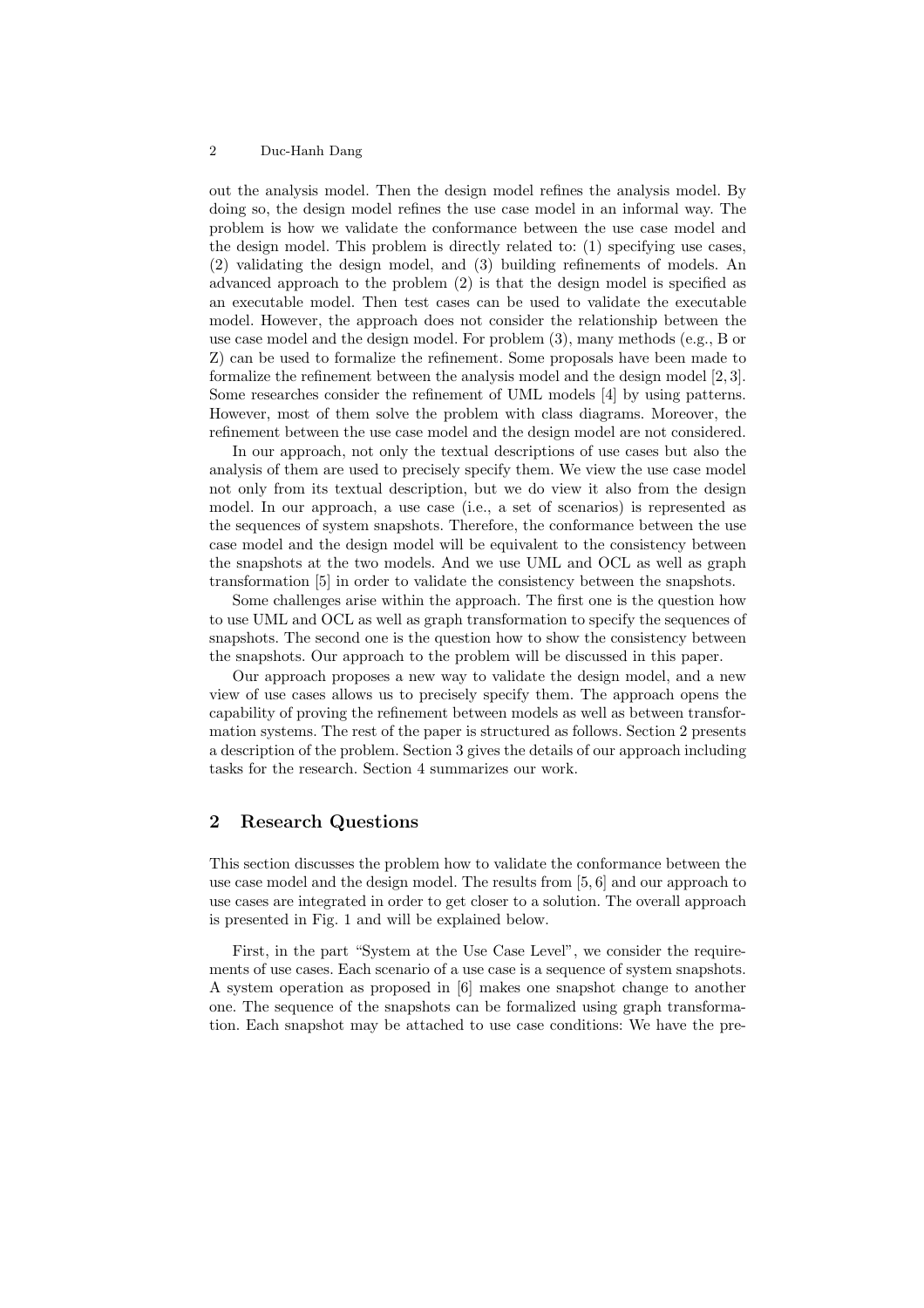

Fig. 1. The Execution of the System at the Use Case Level and the Design Level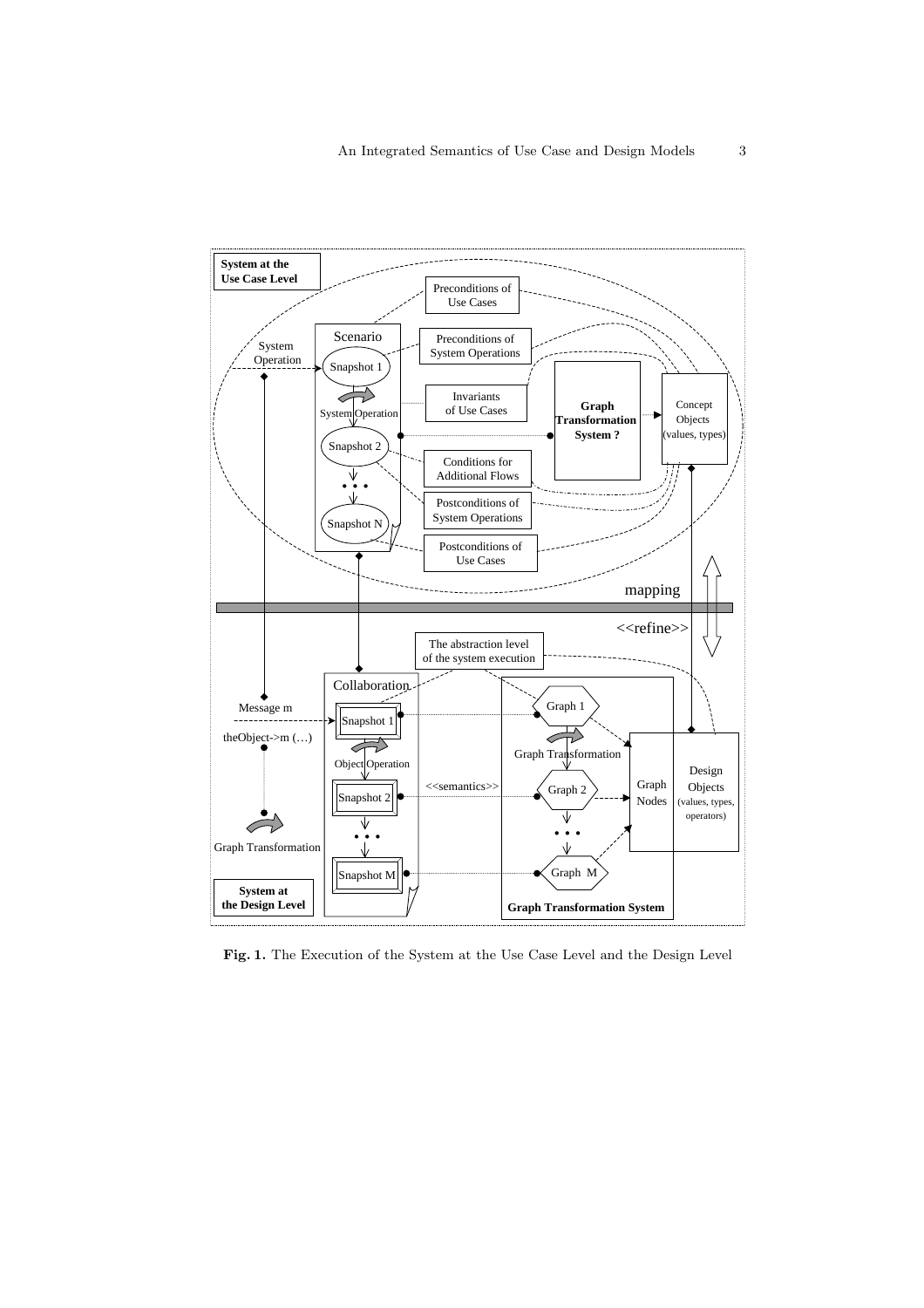### 4 Duc-Hanh Dang

and postconditions of use cases and system operations, the invariants (i.e. constraints on all snapshots), and the conditions indicating the additional flows. The concept objects are used to specify the conditions.

Second, in the part "System at the Design Level", we consider how the design model is executed. Each scenario of a use case is started by a message from an actor. The scenario is implemented as a collaboration of the actor and the design objects. The collaborations correspond to a sequence of snapshots. A graph transformation system is used to automatically execute the collaborations [5]. The results are snapshots (i.e., object diagrams).

At last, we check whether the results satisfy the requirements of the use cases in order to obtain the conformance between the two models.

#### A list of open questions follows:

- How do we obtain the correspondence between snapshots at the two levels?
- How do we map the constraints (on the snapshots) between the two levels?
- What is the relationship between the two graph transformation systems?

# 3 The Proposed Approach

This section presents our approach to the problem. It includes three tasks. Task 1 - Specifying the sequence of snapshots at the use case level Purpose: We represent use cases in order to map them to design models.

Approach: Transforming the analysis of use cases to a structure representing the sequences of snapshots. The role of system operations in the sequences is also specified. Each snapshot has to satisfy the conditions of the use cases. Using UML and OCL as well as graph transformation in order to specify the conditions of the use cases. Defining the scripts to present the structure in a validation and animation system.

Results: We have a structure to specify use cases.

# Task 2 - Mapping between snapshots at the use case level and the design level

Purpose: Establishing the relationship between the snapshots at the two levels. Two snapshots reflecting the same system state must be consistent.

Approach: Building the mappings between the use case model and the design model: (i) between the concept objects and the design objects, (ii) between the system operations and the collaborations of the design objects, and (iii) between the conditions (on the snapshots) at the use case level and the design level. UML and OCL as well as graph transformations are used to specify the mappings. Results:

- The mapping between the concept objects and the design objects and between the system operations and the collaborations of design objects.
- The relationship between the conditions at the two levels.
- The relationship between graph transformation rules at the two levels.